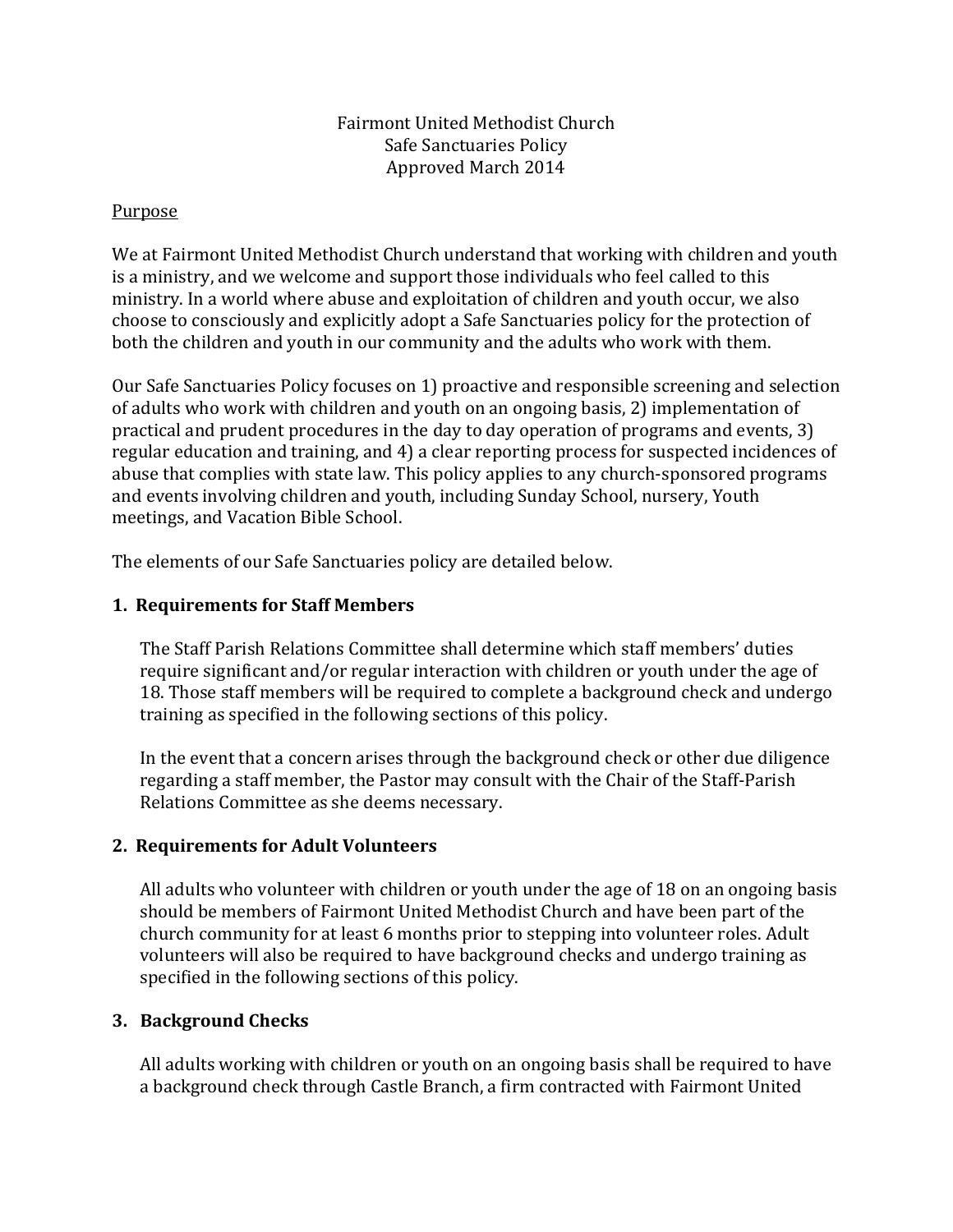Methodist Church to provide this service. Only the Pastor will be authorized to access the background checks performed by Castle Branch.

Updated background checks will be conducted every three years for all adults working with children and youth. A list of authorized adults will be maintained by the Children's Team working with the Pastor. Any adult whose background check is more than 3 years old shall be removed from the authorized list.

Information from background checks will be maintained online by Castle Branch. In most cases, no additional information will be kept by the Church. In the case that the Church does have any additional information, the information will be maintained in a file for that individual or, in the case of staff members, in the individual's personnel file. This information will be kept in a locked file cabinet and only the Pastor shall have access to these files. However, in situations where the Pastor deems it necessary, she may discuss such information with the Chair of the Staff-Parish Relations Committee.

Any complaints or allegations of abuse against a staff member or adult volunteer shall be maintained in their individual volunteer or personnel file, whether or not substantiated. The purpose for maintaining unsubstantiated records is to verify that the church received the complaint and acted appropriately. This information shall be treated as confidential and kept in a locked file cabinet accessible only by the Pastor.

### **4. Eligibility of Adults**

Any finding of the following will make an adult ineligible to work with children or youth:

Child abuse Child neglect Domestic violence Sexual assault Other violent criminal offenses

Other information will be reviewed on a case-by-case basis by the Pastor. Such information may also be shared with the Chair of the Staff-Parish Relations Committee if the Pastor deems it necessary but shall otherwise remain confidential.

# **5. Special Event Volunteers**

Adults who do not work with children or youth on an ongoing basis but who may step in to assist or lead events of a limited time or duration do not have to undergo a background check or training.

# **6. Protective Measures in Day-to-Day Operations**

To ensure the safety of our children and youth, we will maintain visible and/or open access to all spaces at Fairmont United Methodist Church where children are present. Doors will be kept open as much as possible; where doors are not open, visual access should be available through windows or glass panes in the doors.